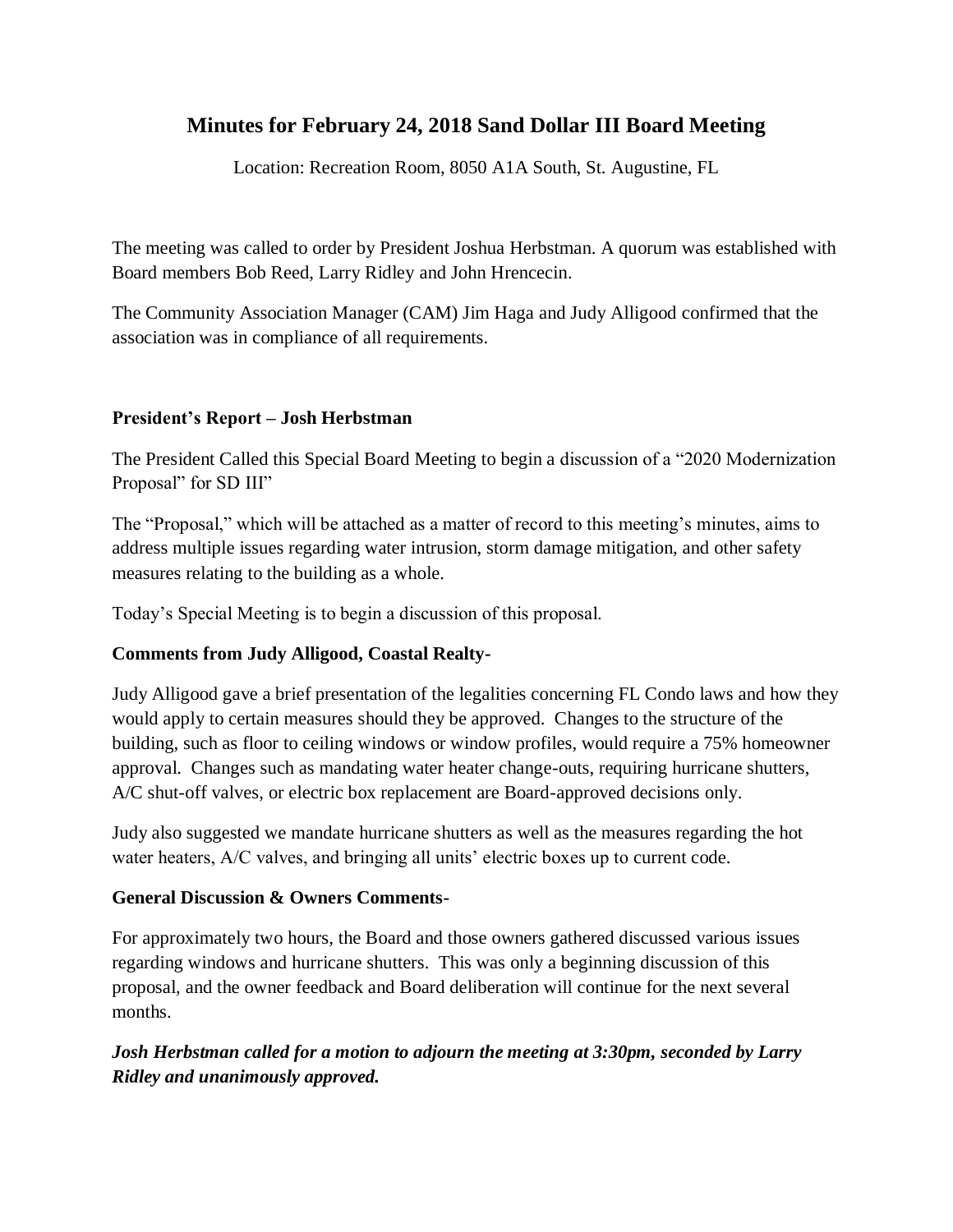## **Sand Dollar III "***2020"*

## *A* **Building Modernization Proposal**

## **I. Introduction**

Built in 1982, Sand Dollar III has served as our shared community for some 36 years now. To be sure, this building has seen many changes in the past four decades, each board addressing the challenges it faced at the time. While we have successfully handled varied problems over the years, the challenge of managing water intrusion has plagued SD III. In nearly every major storm, our building finds itself facing water intrusion. These storms, be they tropical or nor'easter in nature, regularly cause significant damage, costly repair, and inflict an emotional toll on affected homeowners. Units often become uninhabitable for weeks at a time. Our property manager, Jim Haga, is regularly performing emergency water mitigation right after a storm, with dozens of units requiring emergency attention all at once. He is often left in a position wherein he cannot provide satisfactory answers to water damage issues.

Such damages can have our homeowners at risk of insurance litigation with their fellow neighbors. Water from one unit may cause damage into another. In the past, we have even dealt with an owner who, when informed of a leaking window causing damage to their neighbor, chose to undertake no remedy until threat of litigation. And when owners do undertake repair, the quality of the installation and indeed, the product, is often dubious.

In every major storm it seems, the same stories repeat themselves. Why does this cycle happen?

- The building covenants of SD III allows for 48 homeowners to have their personal decisions for sliding glass doors and windows. Many owners do not have windows and/or doors up to the latest 2017 (6<sup>th</sup> Edition) FL Building Code, with some units having original 1982 windows and/or sliding glass doors. The products have limited lifespans, and have been found to leak frequently.
- Even when units have "up to code windows and/or sliding glass doors", these products are often not installed properly. Owners have developed a false sense of security, as *"up to code windows and doors should mean their unit is watertight,"* so the thinking goes. Experience, along with our recent professional water mitigation report, have shown that lack of regular maintenance, (replacement of missing or damaged fasteners, caulking), as well as installation problems regularly result in water penetration.
- The installation of storm shutters, not all of which are hurricane shutters, has left many unit owners under a false sense of protection. *"Close the shutters, and my unit is sealed from the outside.*" These shutters are not waterproof instruments, and units regularly leak even when shutters are closed. Several shutters are plastic, and therefore do not meet either of the last two versions of Florida's Building Code. Hurricane shutters are not mandatory, and 17 of our 48 units do not have any storm protection.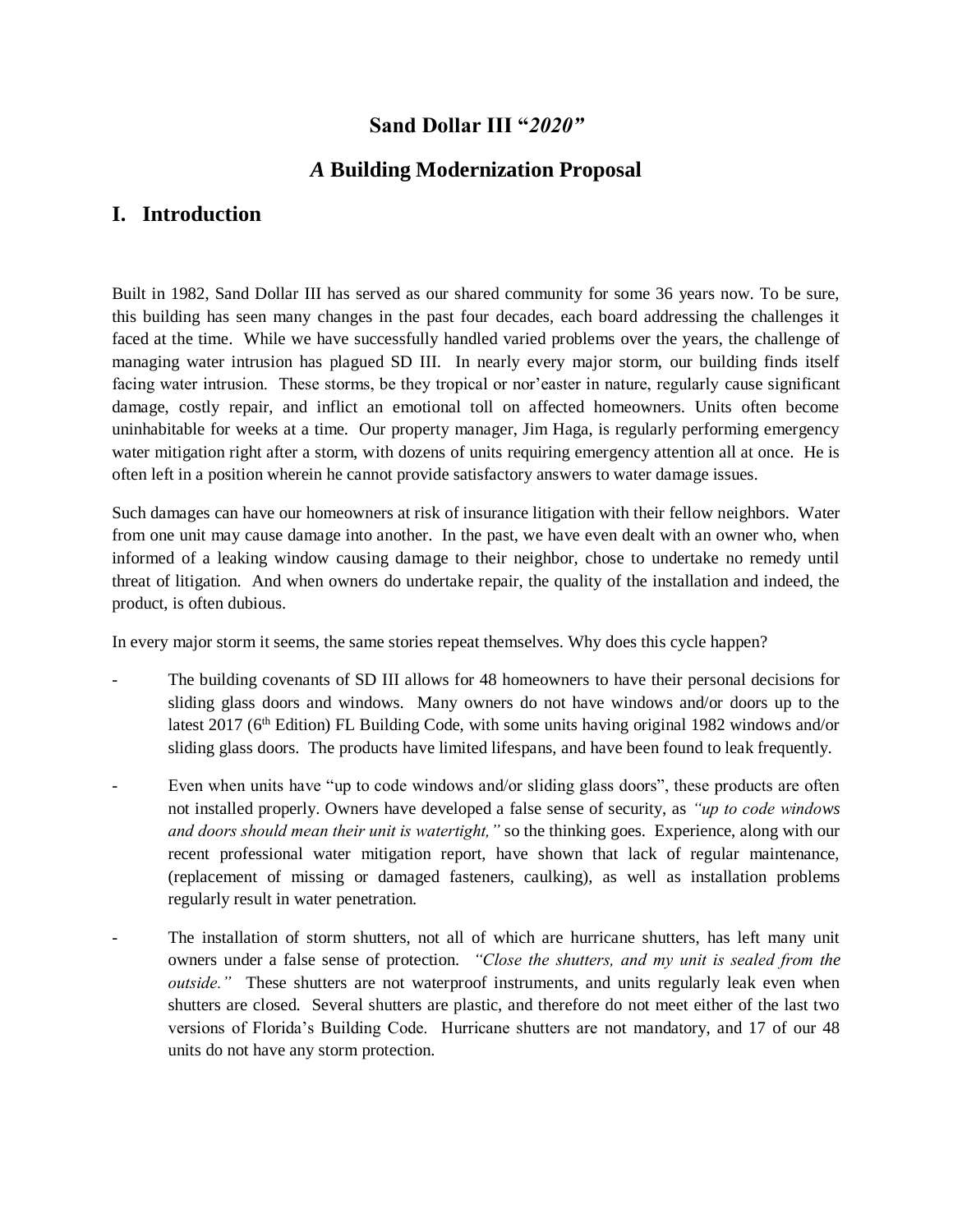Finally, the governing documents of SD III place the decisions for windows, sliding glass doors, and storm shutters solely in the hands of individual homeowners. Maintenance of these systems is left entirely up to each unit. Experience has shown that some owners have (willingly or unknowingly) undertaken installation of products by vendors who chose not to pull the requisite permits required by law. And once products are installed, however old or outdated they are, some owners chose to claim "grandfathered status" to any suggestion of replacement.

In the opinion of this current Board of Directors, this current formula is counterproductive to the wellbeing of our community. It runs against our own individual financial interests, collective financial interest, and the cycle of repeated damage places unnecessary burdens on Jim Haga and the Board. This broken record needs to come off of the turntable. That said, the proposals outlined below is our attempt to present reasonable, thought out, 21st-Century solutions to modernize and protect our building.

# **II. Basic Facts We Can All Agree On…**

- 1. The building, as its rules and regulations currently stand, has experienced the unintended consequences of units having ongoing water intrusion problems. These problems can and have affected particular units and often their neighbors.
- 2. A multitude of units in SD III have windows, sliding glass doors, shutters, and/or a combination of which that do not meet current Florida Building Codes. The association, through has allowed a liberal "grandfathering" of these items to remain installed.
- 3. Other systems that can cause water problems, such as water heaters and A/C units, have also been grandfathered in. In several instances, items well-beyond their safe usage, (such as old water heaters), remain in SD III units, creating a potential hazard for unit owners and their neighbors.
- 4. In our recent Hardy Group 48-Unit professional survey, "poor-level" moisture readings were found on over 90% of the windows in our units. Over 66% of our units had "poor-level" sliding door moisture readings. Caulking was found to be deficient in over 80% of the sliding glass doors, and deficient in over 90% of the windows. 66% of the glass sliding doors in the units were found to be "poor" in their current state.
- 5. Despite the proactive measures we are taking to address future budgetary needs and shortfalls, such measures in no way address the water mitigation problems we need to deal with as a community. Our budget is not designed for multiple storms as it stands now. As difficult as it may be for us individually (with respect to upgrading shutters, windows, etc.), getting our units better prepared for future storm challenges is an expense that is a separate conversation from the regular challenges we face in maintaining SD III. Furthermore, there should be no false dichotomy of either properly maintaining this building OR making sure all units have up to code, properly installed windows, doors, etc., etc.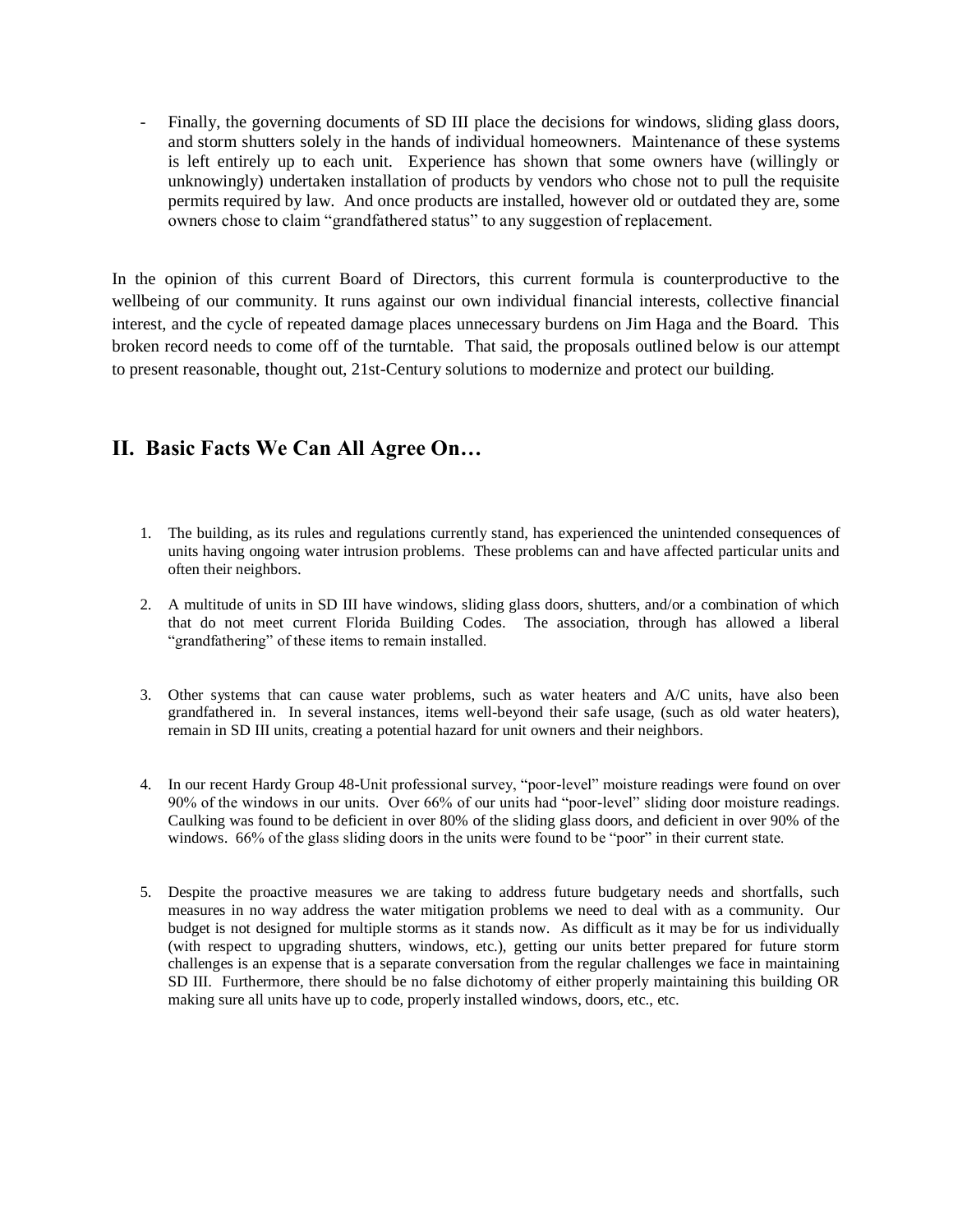## **III.** *Project "2020"*

As we approach the year 2020, it is well worth exploring a modernization program for Sand Dollar III. While "20/20" foresight is difficult to achieve, we can use our collective wisdom of past experience, (our "20/20 hindsight if you will), to draft a modernized set of rules and regulations. In addressing our ongoing water mitigation issues, as well as other critical systems, the Board of Directors is hoping, through open discussion and deliberation, to achieve some common-sense consensus.

With that said, we are considering several new policies to ensure that our building enters the future prepared for the challenges ahead.

*\*Please Note that nothing will be voted on by this Board of Directors without a robust discussion involving every single owner that wishes to participate. Wherein the Board can lawfully act with a simple majority vote, it will consider all expressed opinions before any regulations are changed. For proposals that require a 75% approval from unit owners, the same due diligence and feedback will be pursued. All owners who wish to speak will be heard, and are encouraged to do so.* 

#### **I. Hurricane Shutters.**

The Association will adopt a change to governing regulations requiring the installation and maintenance of hurricane shutters. Such shutters would be mandatory for all units for East-side exposures only, and would need to meet current Florida building code.

The implementation of this rule would require an inspection, coordinated by Jim Haga and done through a qualified third-party, of every existing shutter to ensure that current Florida Building Codes are met. Any shutter system not meeting the current building code will need to be upgraded as such.

Any installation of a new shutter systems must meet SD III's installation protocols, and such installation must be done by a licensed contractor.

Furthermore, the operation of all shutters is ultimately at the discretion of SD III's management. As such, to protect units from water intrusion, management may mandate shutters be closed in the event of a major storm. Management can and will close shutters when owners are not available or out of town. Any renters or guests of SD III owners must understand that shutters are to be closed in the event of any major storm activity.

Based on Florida law, the SD III Board would approve the standards and specifications of the hurricane shutters. A 75% ownership approval is required to mandate shutters.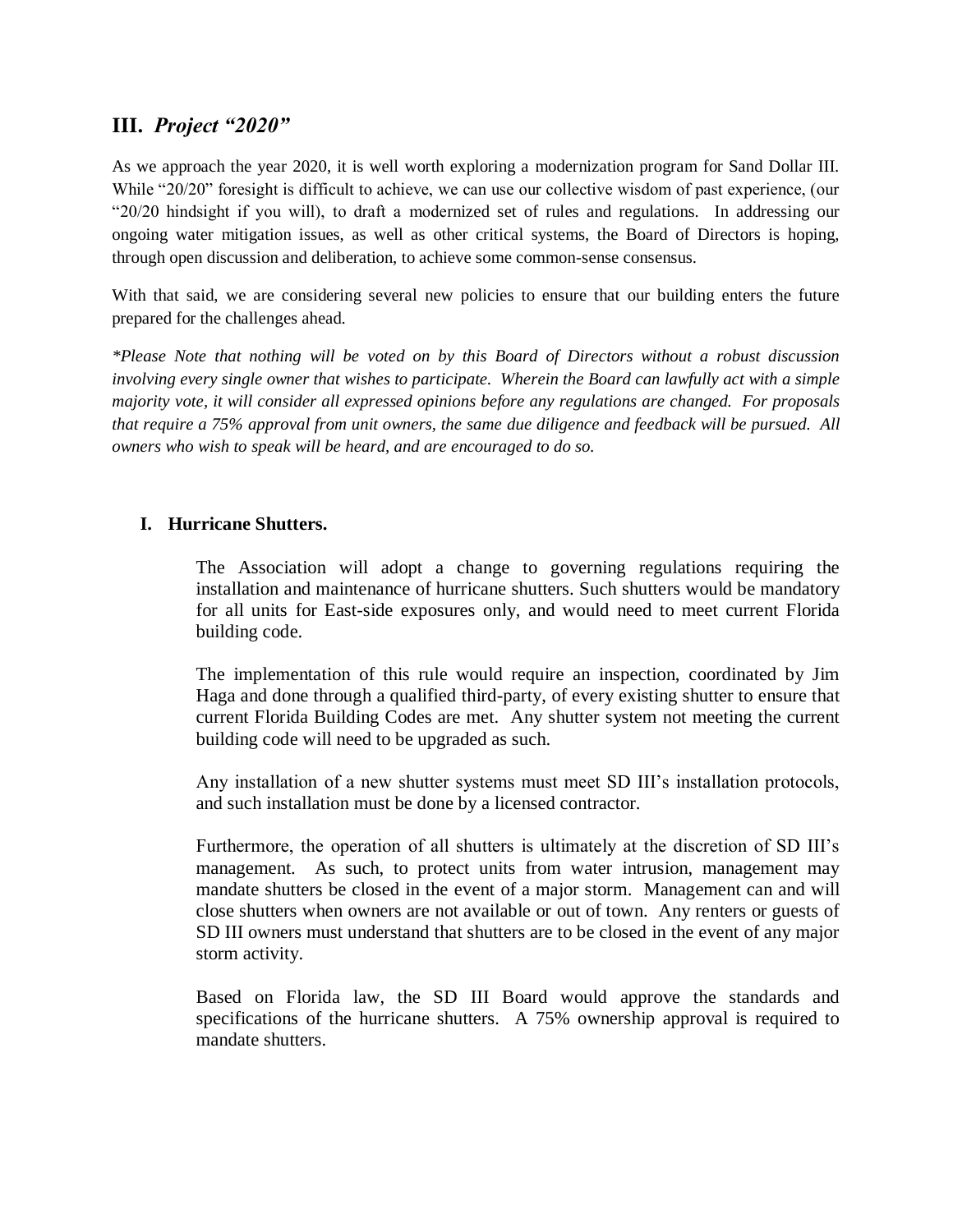#### **II. East-exposure Windows**

The Board is considering a change to governing policies requiring the installation and maintenance of windows on the East-side of SD III. Such changes would be mandatory for all units as outlined:

- A) All units must have a window installation that meets the current FL Building Code. Given the reality of "windows being only as efficient and water tight as their installation process," SD III will adopt a specified set of installation parameters in its rules and regulations. These specs must be adhered to for all future installations, with Jim Haga (or a Board-designated third-party) on sight to supervise key installation checkpoints. Under no circumstances will the installation of windows be allowed without the requisite building permits. Units with windows that are up to current building code must be inspected by management to ensure proper installation. Owners have until January 1 2020, to comply with their East-side window replacements.
- B) In an effort to accommodate safety, aesthetics, and the reality of modern window designs, the following two choices of windows will be allowed for the East-side of SD III units.

Choice 1: The traditional "six panes" look currently part of our governing documents.



Choice 2: A simpler "three panes" installation. No horizontal mullion would be required for owners wanting a cleaner, more streamlined appearance. (Louvered, casement windows are shown for illustration purposes here)



Based on Florida law, the Board may approve **Choice 1** with a simple majority vote. **Choice 2** would require approval from 75% of the ownership of record of SD III, as it is a material alteration change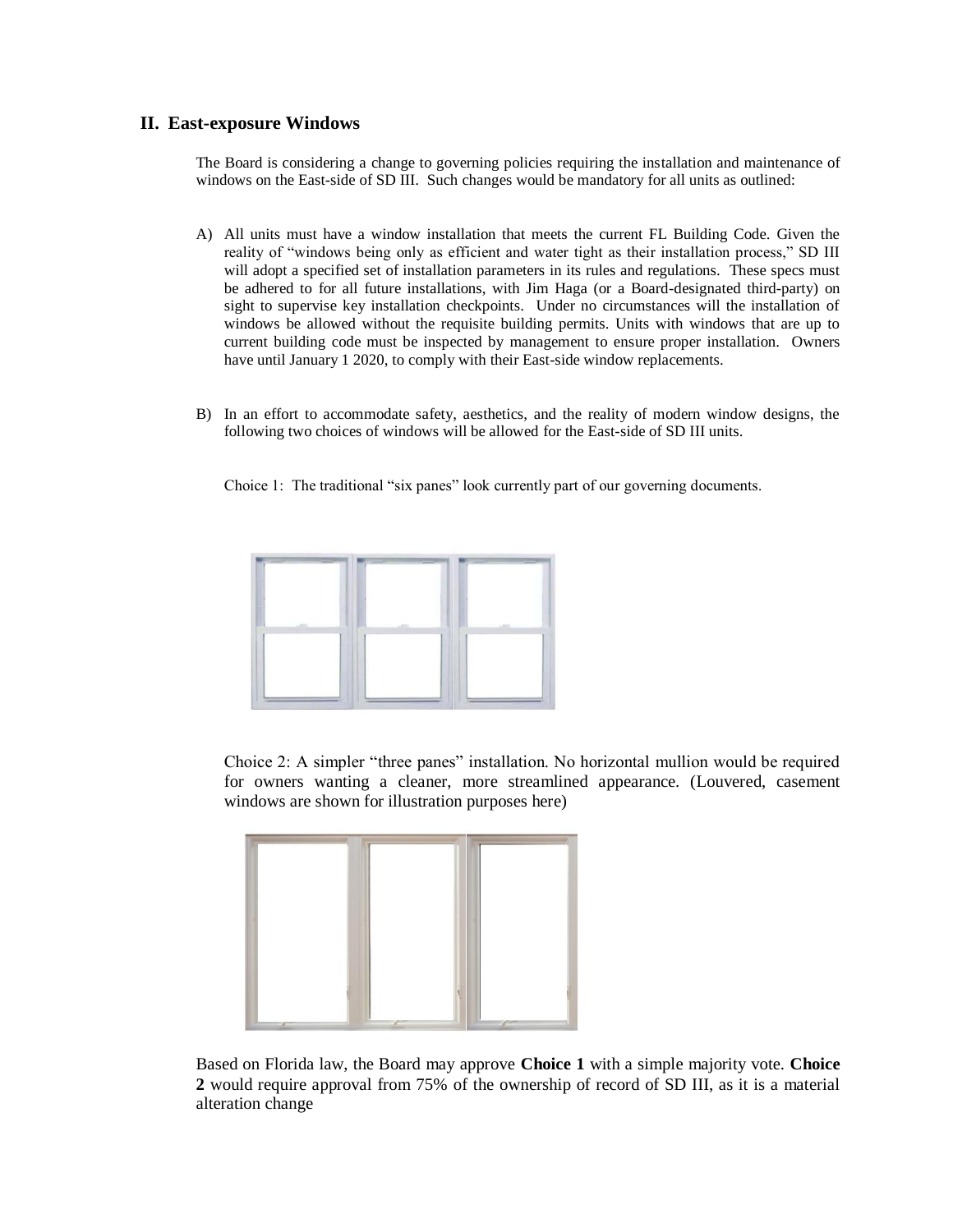#### **III.Sliding glass doors**

The Board will adopt a change to governing policies requiring the installation of sliding glass doors in all units. If the regulations are in place mandating all units to have working, up to code hurricane shutters, the requirement for the replacement of below code sliding glass doors will be waived, as this is allowed by St. Johns County Code. Units may have "grandfathered" sliding glass doors in areas that properly installed current code compliant shutters cover.

All units will be required to upgrade the track that their sliding glass doors operate within. The upgrade will be to the current building code's newer height requirements. A retrofit may be done to existing sliders.

When sliding glass doors are replaced in any unit, new installation will have to meet SD III's documented installation protocols, as well any and all current Florida Building Codes.

Based on Florida law, the SD III Board may approve such a proposal with a simple majority, providing there is no change in design which would create a material alteration requiting a 75% ownership approval.

#### **IV.Water Heaters**

The Board will adopt a change to governing policies regarding the operation of water heaters in individual condominiums. Traditional tank water heaters carry with them a potential risk of leak, a scenario that can cause massive water damage to multiple units at a time. As such, outdated and/or damaged water heaters will no longer be permitted in any SD III units. Based on the manufacturer's life span of the water heater, unit owners will be informed of when they need to upgrade their water heaters. Water heaters will be inspected on a quarterly basis, and owners will be notified in a timely fashion when appropriate action is needed. Owners will have until July 1, 2018 to comply with this regulation. Note: The typical life span of a hot water heater in our environment is 7-10 years.

Owners who opt to install a "tankless system" are not subject to this regulation.

Based on Florida law, the SD III Board may approve such a proposal with a simple majority.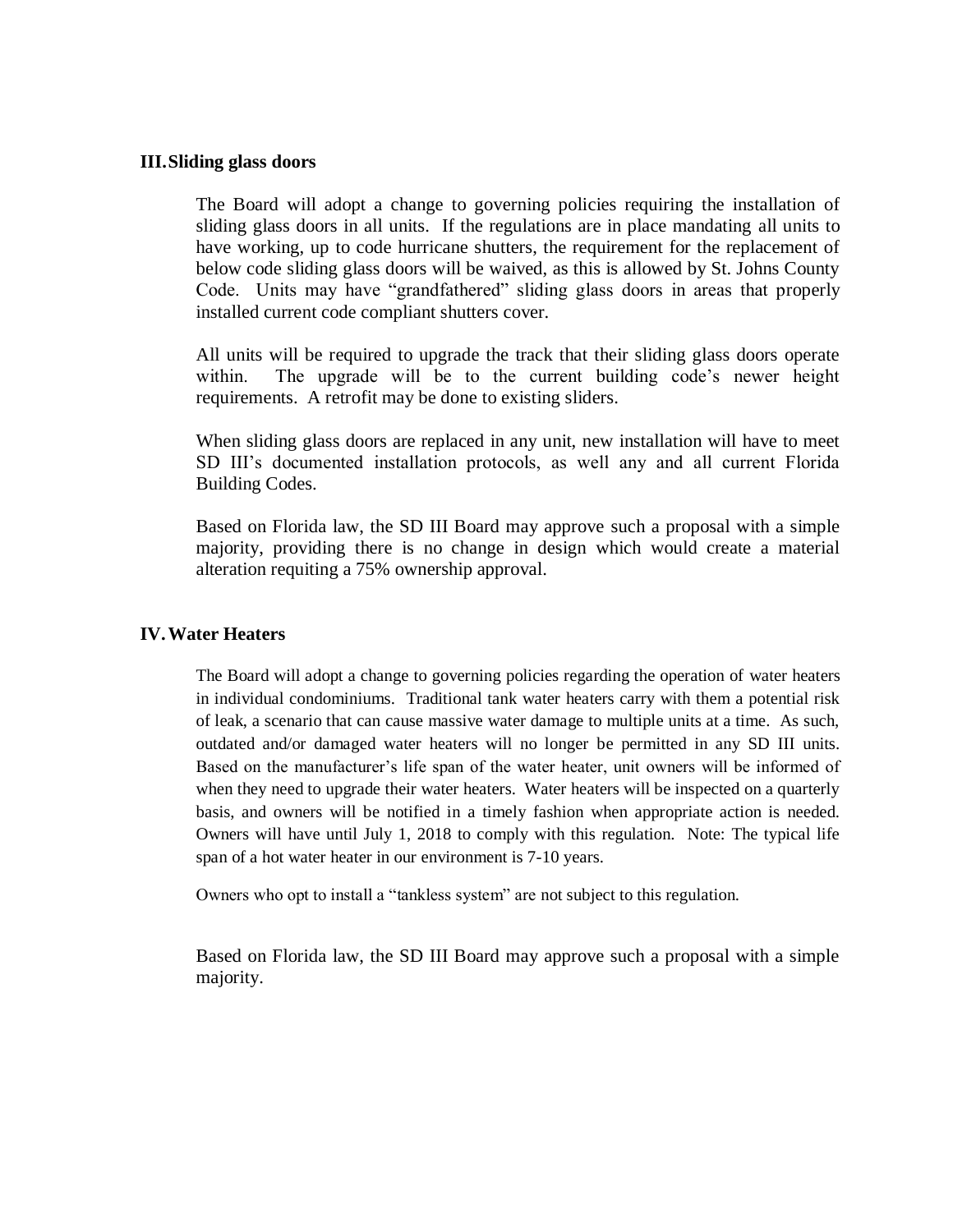#### **V. A/C shutoff valves and drainage pipes**

The Board will adopt a change to governing policies regarding the operation of the individual A/C units within SD III. A/C units can and have caused water damage when proper shutoff switches and/or drainage lines are not maintained. As such, all units must have an A/C water "shutoff valve" integrated into their interior air handler. Furthermore, water drainage pipes must regularly be maintained as to drain properly, a practice most A/C service maintenance contracts do in fact provide. Owners will have until July 1, 2018 to comply with this regulation.

Based on Florida law, the SD III Board may approve such a proposal with a simple majority.

#### **VI.Electrical Panel Boxes (the Circuit Breakers located in the Landry Rooms)**

The Board will adopt a change to governing policies regarding the installation & operation of the electrical panels located in the laundry rooms of SD III units. Many units have original 1982 code electrical boxes, boxers that have been shown to be faulty and potentially dangerous. In an effort to protect units from fire and individuals from potentially catastrophic injury, all units must have electrical boxes (and circuit breakers) that meet current Florida Building Codes. Electrical boxes will be inspected in each unit, and owners will have until January 1, 2020 to comply with this regulation, unless required sooner due to notice of electrical issues or faulty equipment.

Based on Florida law, the SD III Board may approve such a proposal with a simple majority.

#### **Conclusion**

The Board of Directors recognizes that this document contains much to digest and reflect upon. We are mindful that budgets are tight for many of us, and that changes to policies and procedures must be undertaken with great care and consideration for all 48 individual units. That said, we believe that the above proposals reflect a serious, common sense approach to modernizing areas of our building that are critically important to our collective safety and well-being. We look forward to discussing this agenda with you, and wish you a happy, healthy 2018.